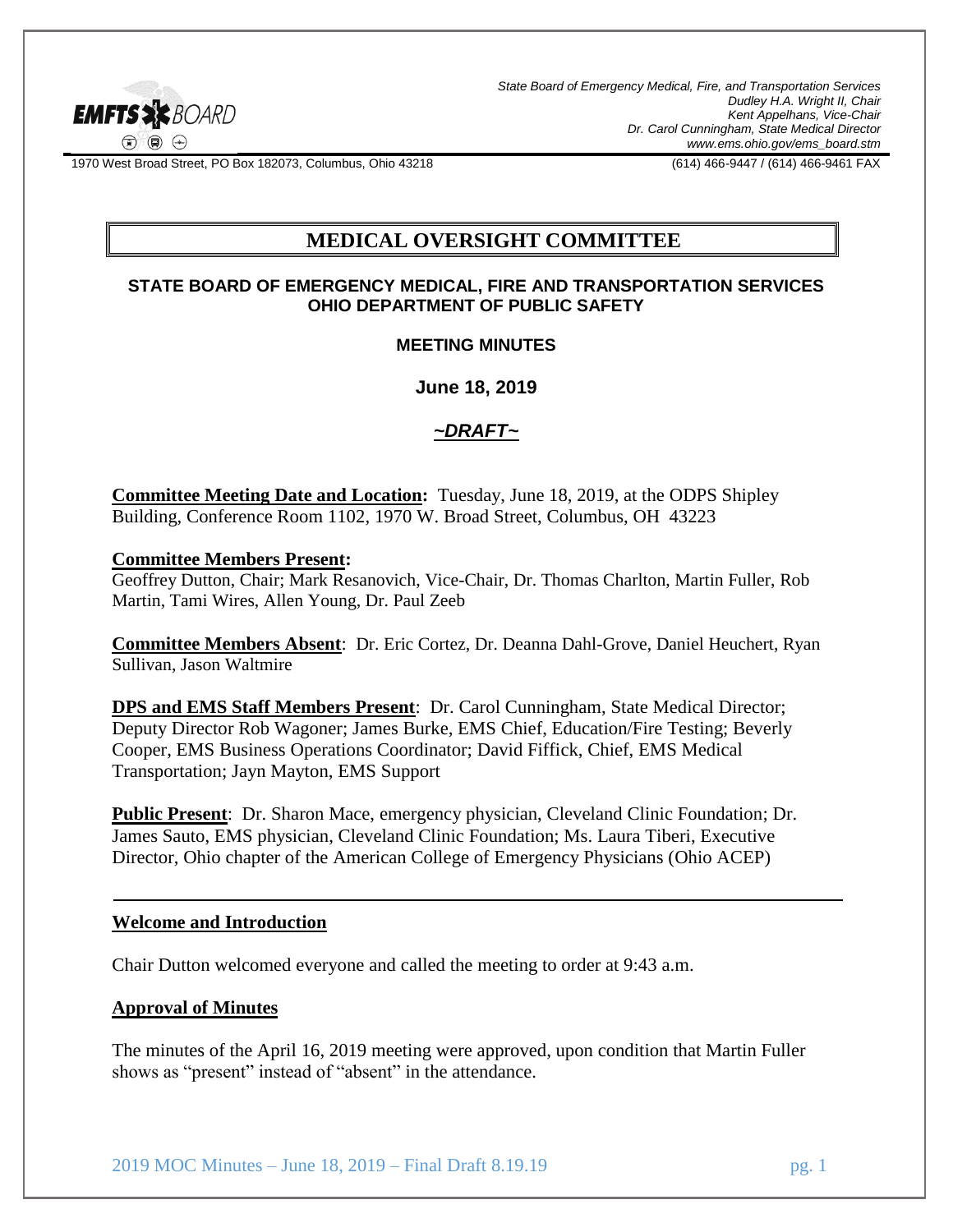*ACTION: Motion was made to approve the Medical Oversight Committee meeting minutes from April 16, 2019, upon the condition that Martin Fuller's name be reflected as "Present" instead of "Absent".* Dr. Charlton – First. Mr. Martin – Second. None opposed. None abstained. Motion approved.

**Board Update – Chair Dutton**

Not given.

### **Old Business**

### **Strategic plan update – workgroup reports**

No reports given on pain management for EMS, medical director, or evidence-based research.

### HR Ad Hoc Committee:

The first meeting of the Human Resources Ad Hoc Committee was held in May. Mr. Resanovich, the HR Ad Hoc Committee chair, presented a summary of the meeting. The Committee identified tasks that needed to be done and created individual work groups to expedite the achievement of the identified goals. Extracting from the strategic plan, the EMFTS Board's assignments were divided amongst the members. The next meeting will be June 19<sup>th</sup> at 8:30 a.m. On July 25, 2019, the monthly meetings will commence their regular schedule of the fourth Thursdays of each month. Mr. Resanovich is hoping to add at least four more members to the Ad Hoc Committee.

#### Scope of practice:

Mr. Wagoner provided a report on the Scope of Practice Ad Hoc Committee. Its first meeting will be tomorrow, June  $19<sup>th</sup>$ , at 8:30 am. He would like to add one more member to the committee. Dr. Cunningham discussed sharing the gap analysis which shows where Ohio's current scope of practice falls below the revised National EMS Scope of Practice Model as well as other topics with which the MOC membership is familiar. It was agreed it would be appropriate for her to share these items with the Scope of Practice Ad Hoc Committee.

Dr. Charlton asked about an email he received regarding applying to the Scope of Practice Committee. He thought this email was strange because he didn't have to do respond to an email for the other ad hoc committees upon which he serves. Chair Dutton asked to see the email.

# *Action Item: Dr. Charlton to forward email stating that "application to committee required" to Chair Dutton to look into.*

### **Ultrasound-guided peripheral IV access research study request**

Dr. Sauto and Dr. Mace, emergency physicians from the Cleveland Clinic Foundation, presented a packet of documents to submit to the EMFTS Board as part of their request for a waiver of the Ohio EMS scope of practice to conduct a research study for ultrasound-guided peripheral IV access. An IRB approval letter was among the documents that were requested by the MOC Committee at their April 2019 meeting. Multiple supporting handouts were distributed.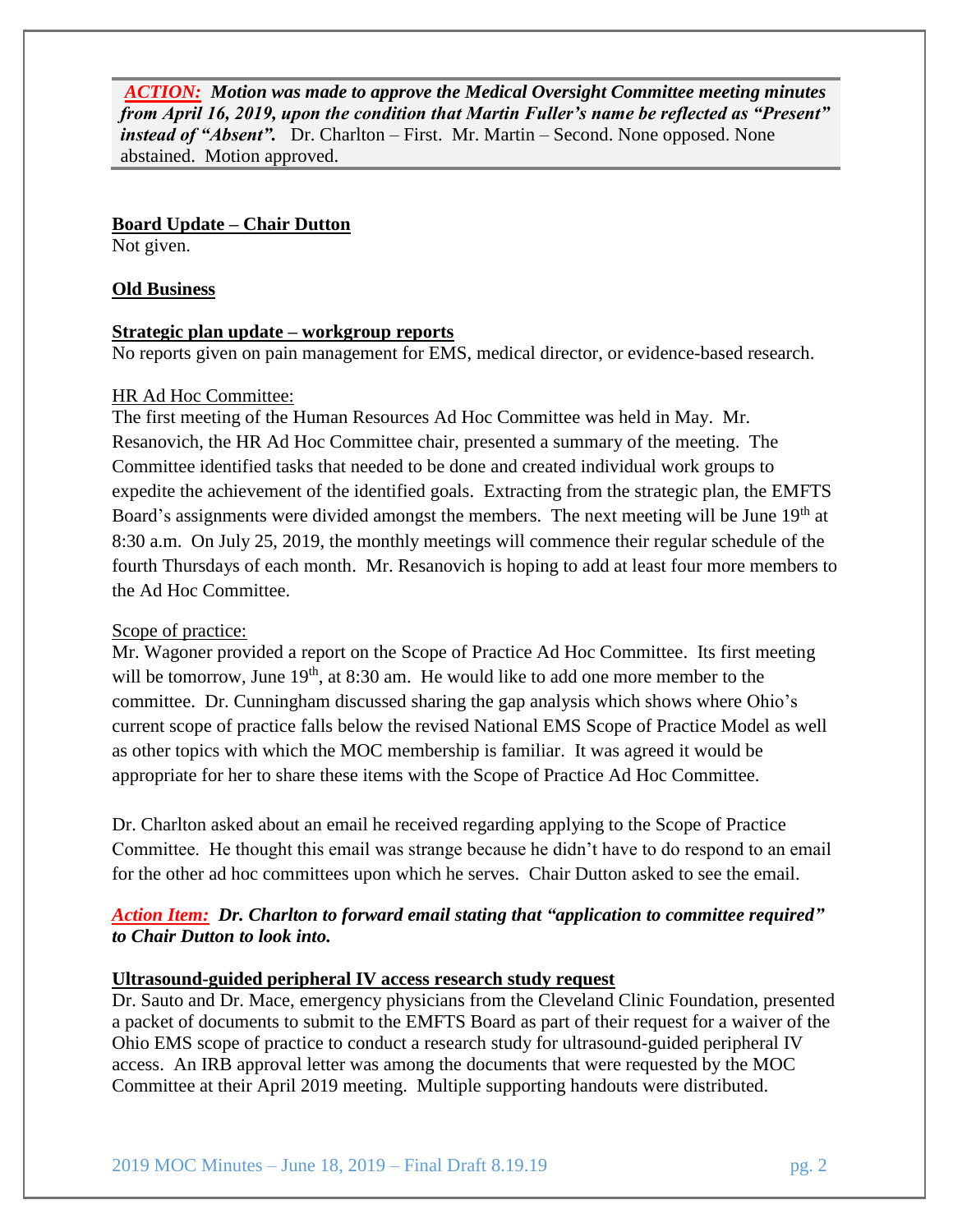Dr. Mace explained the elements that will be included in the study. These elements were a lecture, training sessions on ultrasound techniques, a skill station specifically for ultrasoundguided IV placement, quizzes, and checklists. Upon a detailed review, one typographical error was found and a few clarifying details were requested to be added to the IRB approval letter and the checklist. Dr. Cunningham also suggested that the EMFTS Board would appreciate also having run data from the Lakewood Fire Department/Lakewood Emergency Medical Transport, which is partnering with the Cleveland Clinic for this study. It was determined that, because of these changes, the packet would not be able to be submitted to the EMFTS Board for approval until the August 21, 2019 Board meeting at the earliest. A motion was made to approve the packet and forward to the EMFTS Board, contingent upon the completion of the requested changes and resubmission of the packet.

*ACTION: Motion that the Committee approve the ultrasound-guided peripheral IV access research study with contingencies upon getting an updated IRB letter approving the change to the typographical error and with the extension date amended to reflect the new beginning and end date of the study, suggested changes to the checklist, and the inclusion of the run volume data.* Dr. Charlton – First. Dr. Zeeb– Second. None opposed. None abstained. Motion approved.

*Action Item:**Ask the Scope of Practice workgroup to create a checklist or flow chart to assist in the potentially lengthy and confusing process of preparing a packet and requesting the EMFTS Board for a scope of practice change.* 

### **2019 Ohio EMS medical director conference update**

Dr. Cunningham noted that the conference planning partners who are seeking CME approval for the event are in need of a framework for the conference by the end of today's committee meeting. After reviewing notable professionals in the EMS field who have already agreed to speak at the conference, and their topics, Dr. Cunningham opened the discussion for further topics. A segment on data is being developed with the assistance of Mr. Wagoner. Dr. Charlton offered to speak on how medical directors should be involved in medication safety for their agencies. Other suggestions were pediatric skill maintenance, infectious disease, and rural medicine topics. The EMFTS Board's project on revising the scope of practice could be explored with the medical directors at the conference to get their input. The idea of how to build bridges between EMS and law enforcement was offered. Dr. Cunningham is addressing some of those ideas in a future rescue task force conference. The Committee agreed that medical directors would be very interested in having a representative from the State of Ohio Board of Pharmacy to review their rules. In discussing the topic of recognizing signs of emotional distress in the emergency medicine and EMS professions, the Committee noted that Hamilton County has a proven peer support group and they may be approached to send a representative to speak.

# *Action Item: Mr. Resanovich has worked with the Department of Mental Health and Addiction, which has over a year's experience working with first responders. Mr. Resanovich will forward contact information to Dr. Cunningham.*

Laura Tiberi, Executive Director of Ohio ACEP, detailed the administrative requirements still needing to be completed for the conference, and their deadlines. It was agreed that the conference planners will be Dr. Cunningham and Dr. Zeeb. By August 15<sup>th</sup>, an agenda and a list of faculty for the CMEs are needed. As the faculty must include ACEP members, Dr. Charlton,